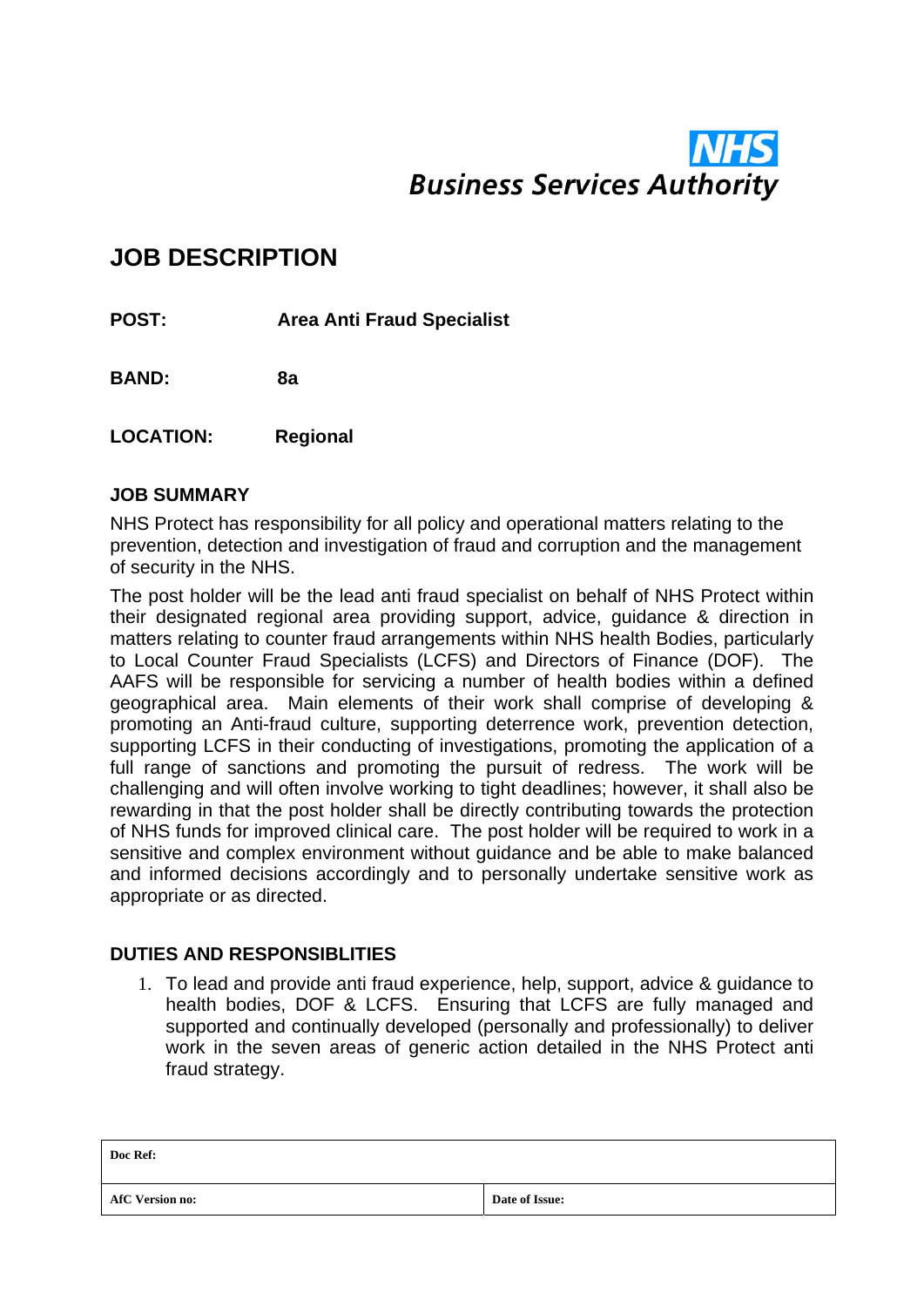- 2. To ensure a systematic approach to quality assurance of anti fraud work within the region, ensuring that quality standards are maintained by LCFS and through liaising with other NHS Protect teams as appropriate.
- 3. To allocate, supervise & monitor fraud referrals and notifications to LCFS within the designated area; providing appropriate support to underpin NHS Protects' Fraud & Corruption Manual (FCM)
- 4. To ensure all work undertaken by LCFS directly, or jointly with other agencies, is undertaken in accordance with concepts of due professional care, a systematic approach and good practice thereby maintaining the highest professional standards.
- 5. To ensure that LCFS conduct duties in accordance with the Data Protection and Human Rights Acts ensuring compliance with measures to protect the confidentiality of staff, patients, practitioners and NHS health body information.
- 6. To ensure that LCFS present evidence professionally and effectively at civil and criminal courts, disciplinary hearings and Professional and Regulatory bodies.
- 7. To maintain an up to date working knowledge of criminal, disciplinary and civil legislation and detection and investigative methods and to disseminate these to LCFS and other NHS Protect staff as appropriate. Ensuring that where offences are proven, appropriate disciplinary, civil and/or criminal sanctions are applied consistently.
- 8. To ensure that all information and intelligence gained from local investigative work is reported and escalated to ensure that fraud trends are mapped and used to fraud-proof of NHS policies & procedures.
- 9. To lead in how Information Technology may be best used to counter fraud and to apply this knowledge proactively and effectively using all Information Systems available.
- 10. To be the lead NHS Protect representative within the designated regional area for application submissions for specialist forensic services & special powers i.e. Health Act, IOCCA & RIPA etc to aid investigations.
- 11. To be responsible for the management and vetting of all cases papers, evidence and witness testimonies submitted for the consideration of proceedings and to ensure that all evidence is legally obtained in accordance with the Police and Criminal Evidence Act (PACE) and Criminal Procedures & Investigations Act (CPIA) legislation.
- 12. To be trained in and oversee operational duties and surveillance as necessary in order to provide support for LCFS in this specialist area.
- 13. To assist NHS bodies in pursuing financial recoveries.
- 14. To ensure that case details and statistics are maintained upon the FIRST case management system to ensure accurate reporting to auditable standards.
- 15. To establish effective liaison with other operational fraud staff, investigative bodies, professional and specialist bodies and/or stakeholders across both the public and private sectors. This could include liaising with equivalent anti fraud services and private health insurers, on fraud matters, within other areas of the United Kingdom and Europe and working seamlessly with other Government agencies on joint projects and enquiries.
- 16. To effectively lead negotiations within the designated regional area, to ensure that sensitive issues are dealt with accordingly.

| Doc Ref:               |                |
|------------------------|----------------|
| <b>AfC Version no:</b> | Date of Issue: |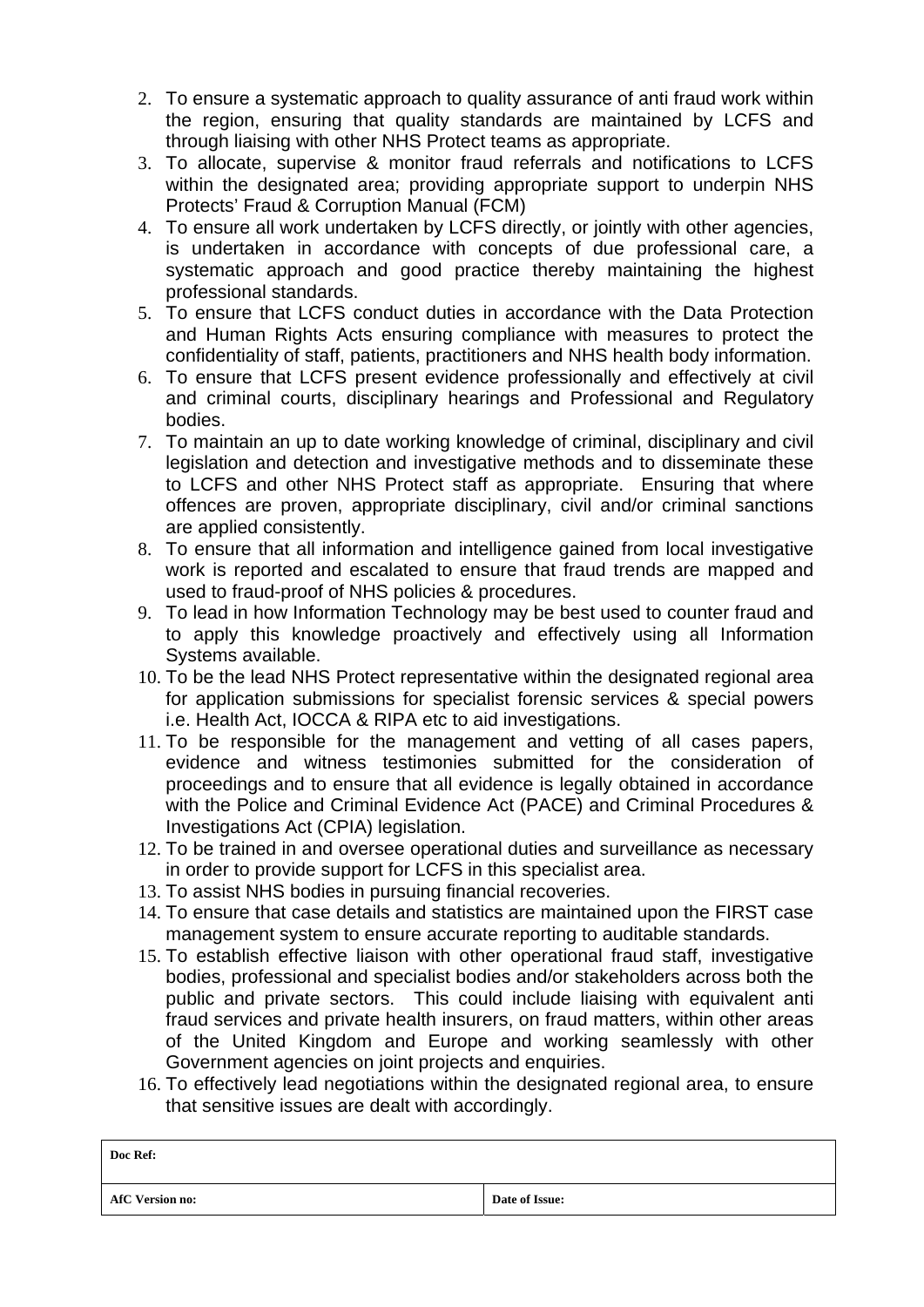- 17. To liaise with Health Body DOF, Executives & Non-executives i.e. Audit Committees etc providing specialist support, guidance and advice on all matters pertaining to fraud within the region to ensure compliance with Secretary of States directions relating to Anti Fraud measures within the NHS, ensuring their participation in Risk Measurement and pro-active Fraud Awareness exercises by interacting directly with staff and patients to promote the aims and objectives of NHS Protect.
- 18. To establish and maintain a close and effective working relationship between NHS Protect, the Care Quality Commission (CQC), The National Fraud Authority, Monitor, Police services, Department of Work & Pensions Legal Section.( DWP/L)., Chief Crown Prosecutors, the National Audit Office, Audit Commission and internal audit services in line with agreed Memorandums of Understandings (MOU) and concordats.
- 19. To participate in consultations with the Department of Health (DH) NHS bodies & key stakeholders in matters relating to counter fraud work within the NHS.
- 20. To influence the creation & maintenance of an anti-fraud culture within the NHS. Conduct Fraud Awareness presentations, present fraud findings, reports and recommended policy changes to Health body executives, senior managers & clinicians.
- 21. To lead & influence a comprehensive approach to ensure anti fraud work is undertaken by NHS health bodies within the designated regional area. Ensuring NHS Protect tools, methods & strategies are fully utilised to identify, investigate & appropriately sanction all types of fraud and/or corruption affecting or involving the NHS.
- 22. To prepare and assist NHS Protect Senior Management Team (SMT) in the preparation and/or presentation of reports, submissions and other documents suitable for use at ministerial level.
- 23. To plan, implement & review strategic & investigative work to ensure anti fraud objectives are met.
- 24. To participate in the development of NHS Protects policies and procedures to ensure effective implementation, monitoring and review to ensure that the NHS is protected and its assets are protected.
- 25. To work in close association with the Area Security Management Specialist (ASMS) within the designated regional area to ensure consistency of approach & working practices.
- 26. To support & assist with the development of professional anti fraud training & personal learning routes.
- 27. To be prepared to work in any NHS Protect region as required or directed with recognition of the potential need to work away from base overnight or for longer periods of time subject to operational demands.
- 28. To be prepared to work outside of normal office hours as and when required and possibly at weekends.

#### **WORKING RELATIONSHIPS**

**Accountable to: Area Manager (Anti Fraud)** 

#### **Accountable for: Area Anti Fraud Specialist Support**

**Liaises with**: Directors of Finance. Heads of Audit Committees, Investigative

**AfC Version no:** Date of Issue: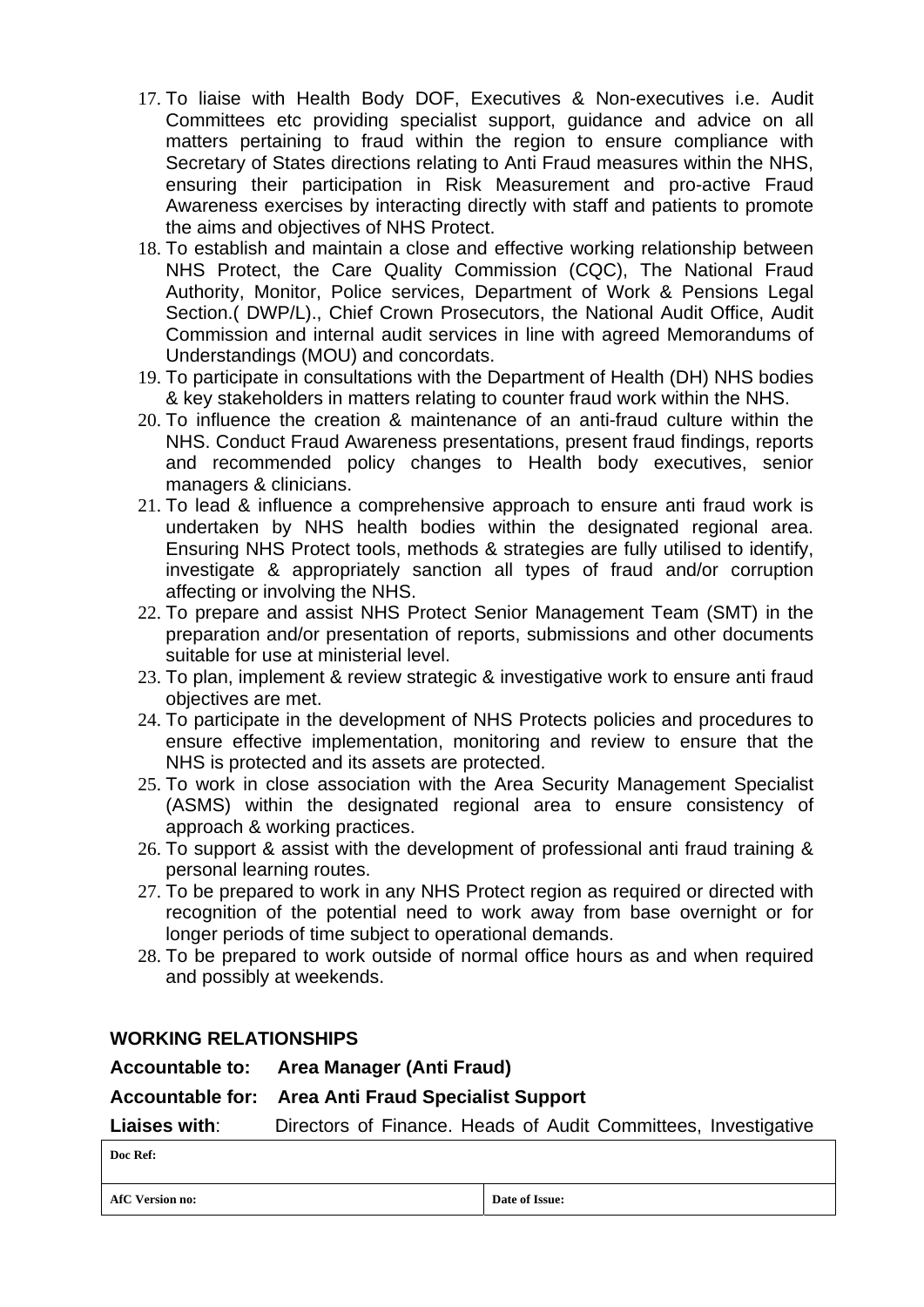### and Regulatory bodies. NHS managers and LCFS

#### **NOTES**

- 1. The duties and responsibilities outlined above are to be regarded as broad areas of responsibility and do not necessarily detail all tasks which the post holder may be required to perform.
- 2. To carry out the responsibilities of the post with full and due regard to the NHS policies, procedures and negotiated agreements including Equal Opportunities and Health and Safety. To carry out duties in accordance with the Data Protection Act and comply with measures to protect the confidentiality of information.
- 3. This job description may be subject to change in the light of experience and circumstances and after discussion with the post holder.
- 4. The post holder will undertake such other duties as may be required commensurate with grade and experience.
- 5. The post holder will be expected to act with full regard to the requirements of the Authority's policies and procedures, including those relating to Health and Safety.

| Doc Ref:               |                |
|------------------------|----------------|
| <b>AfC Version no:</b> | Date of Issue: |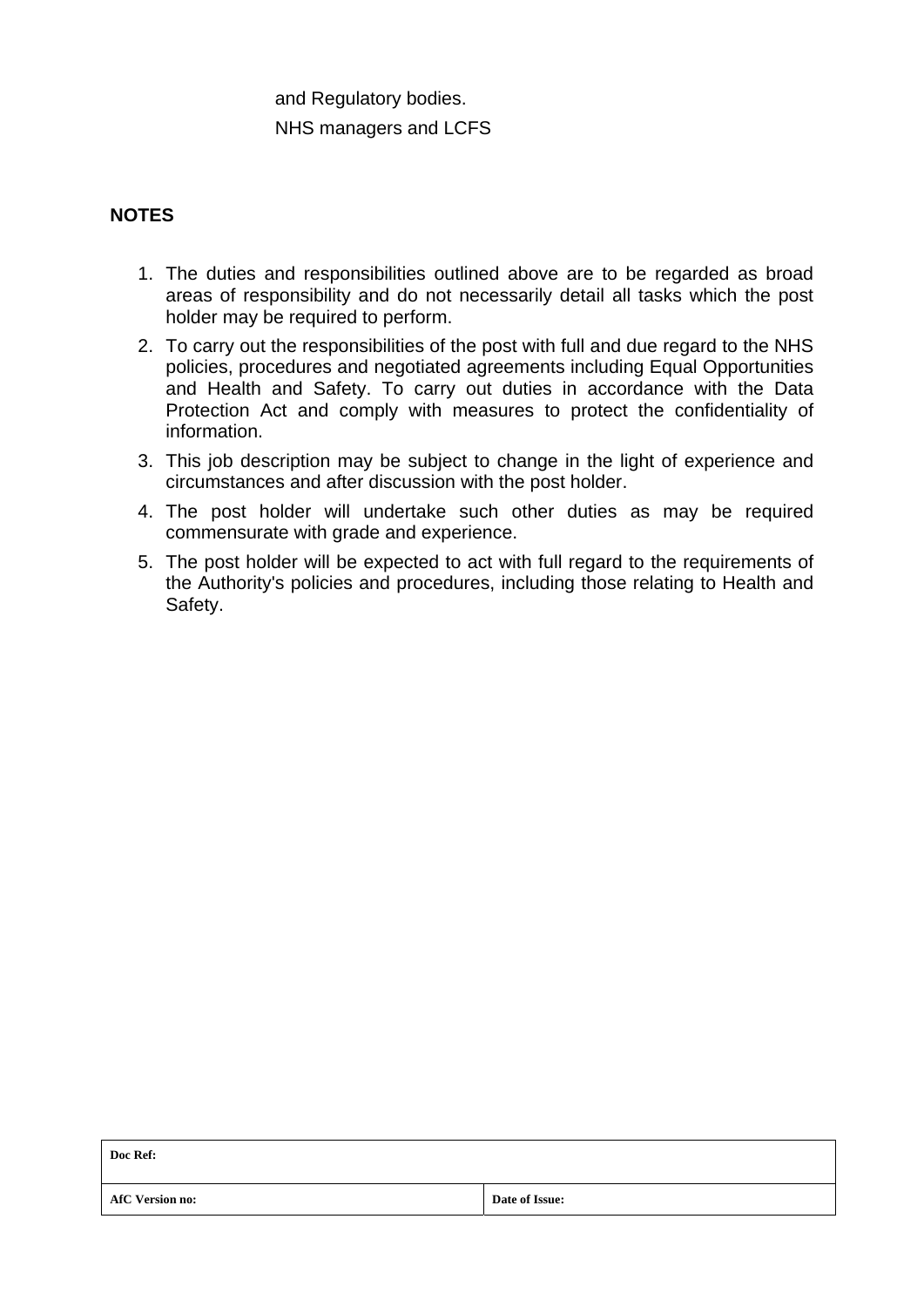# **PERSON SPECIFICATION**

# *DIVISION: NHS Protect POST: Area Anti Fraud Specialist - Band 8a*

| <b>ATTRIBUTES</b>                         | <b>ESSENTIAL CRITERIA</b>                                                                                                                                                           | <b>DESIRABLE CRITERIA</b>                               | <b>DEMONSTRATED BY</b>  |
|-------------------------------------------|-------------------------------------------------------------------------------------------------------------------------------------------------------------------------------------|---------------------------------------------------------|-------------------------|
| <b>QUALIFICATIONS</b><br>(proof required) | Educated to degree level or<br>equivalent experience of<br>operational work in the NHS,<br>public or private sector within a<br>counter fraud discipline.                           | Post graduate qualification in a<br>relevant discipline | Application / Interview |
|                                           | Be an Accredited Counter<br>Fraud Specialist or be prepared<br>to work towards accreditation.                                                                                       |                                                         |                         |
|                                           | Possesses a current driving<br>license.                                                                                                                                             |                                                         |                         |
| <b>EXPERIENCE</b>                         | Experience of working within<br>the NHS and a good<br>understanding of its processes<br>and systems.                                                                                |                                                         | Application / Interview |
|                                           | Significant experience of<br>managing and directing fraud<br>investigations to the required<br>legislative standards and<br>achieving positive outcomes in<br>a range of sanctions. |                                                         |                         |
|                                           | Can demonstrate an analytical                                                                                                                                                       |                                                         |                         |

| Doc Ref:               |                |
|------------------------|----------------|
| <b>AfC Version no:</b> | Date of Issue: |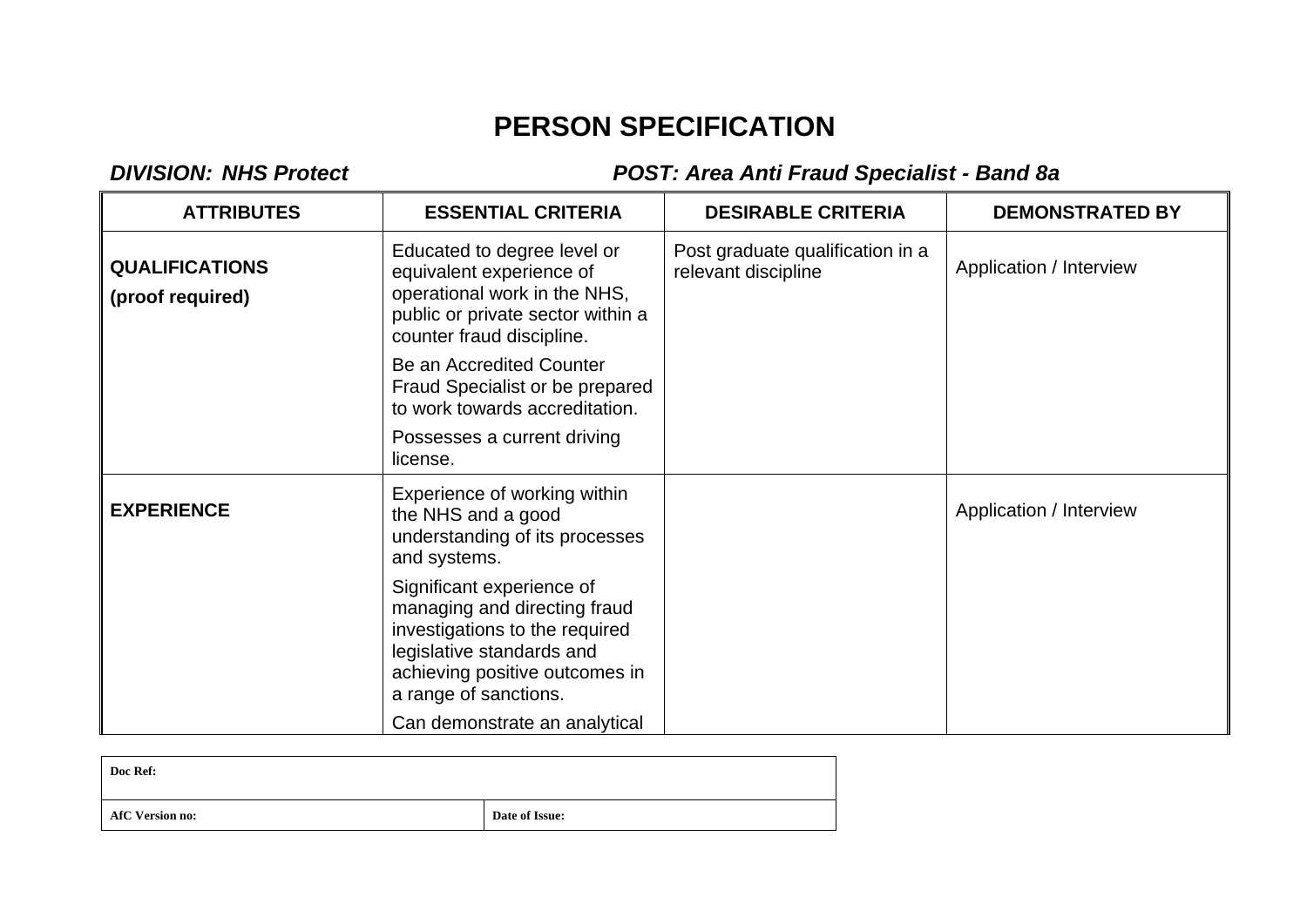|                             | approach to identifying                                                                                                                 | problems and developing real<br>and practical solutions.<br>Has good presentation skills                                                                      |  |  |                         |
|-----------------------------|-----------------------------------------------------------------------------------------------------------------------------------------|---------------------------------------------------------------------------------------------------------------------------------------------------------------|--|--|-------------------------|
|                             | and can demonstrate<br>experience at giving<br>audiences.                                                                               | presentations at all levels to<br>both internal and external                                                                                                  |  |  |                         |
|                             |                                                                                                                                         | Can demonstrate the ability to<br>tackle a number of diverse<br>tasks and to be able to prioritise<br>work accordingly, whilst<br>working to tight deadlines. |  |  |                         |
| <b>SPECIALIST KNOWLEDGE</b> | Can demonstrate strong<br>mentoring and coaching skills.                                                                                |                                                                                                                                                               |  |  | Application / Interview |
|                             | Has good drafting skills and<br>experience of writing high<br>quality material for use at a<br>senior level.                            |                                                                                                                                                               |  |  |                         |
|                             | Can demonstrate an<br>understanding of the impact of<br>fraud on the NHS and the<br>importance of keeping it to an<br>absolute minimum. |                                                                                                                                                               |  |  |                         |
| <b>APTITUDES</b>            | Possesses an excellent<br>standard of verbal, written,                                                                                  |                                                                                                                                                               |  |  | Application / Interview |
| Doc Ref:                    |                                                                                                                                         |                                                                                                                                                               |  |  |                         |
| <b>AfC Version no:</b>      |                                                                                                                                         | Date of Issue:                                                                                                                                                |  |  |                         |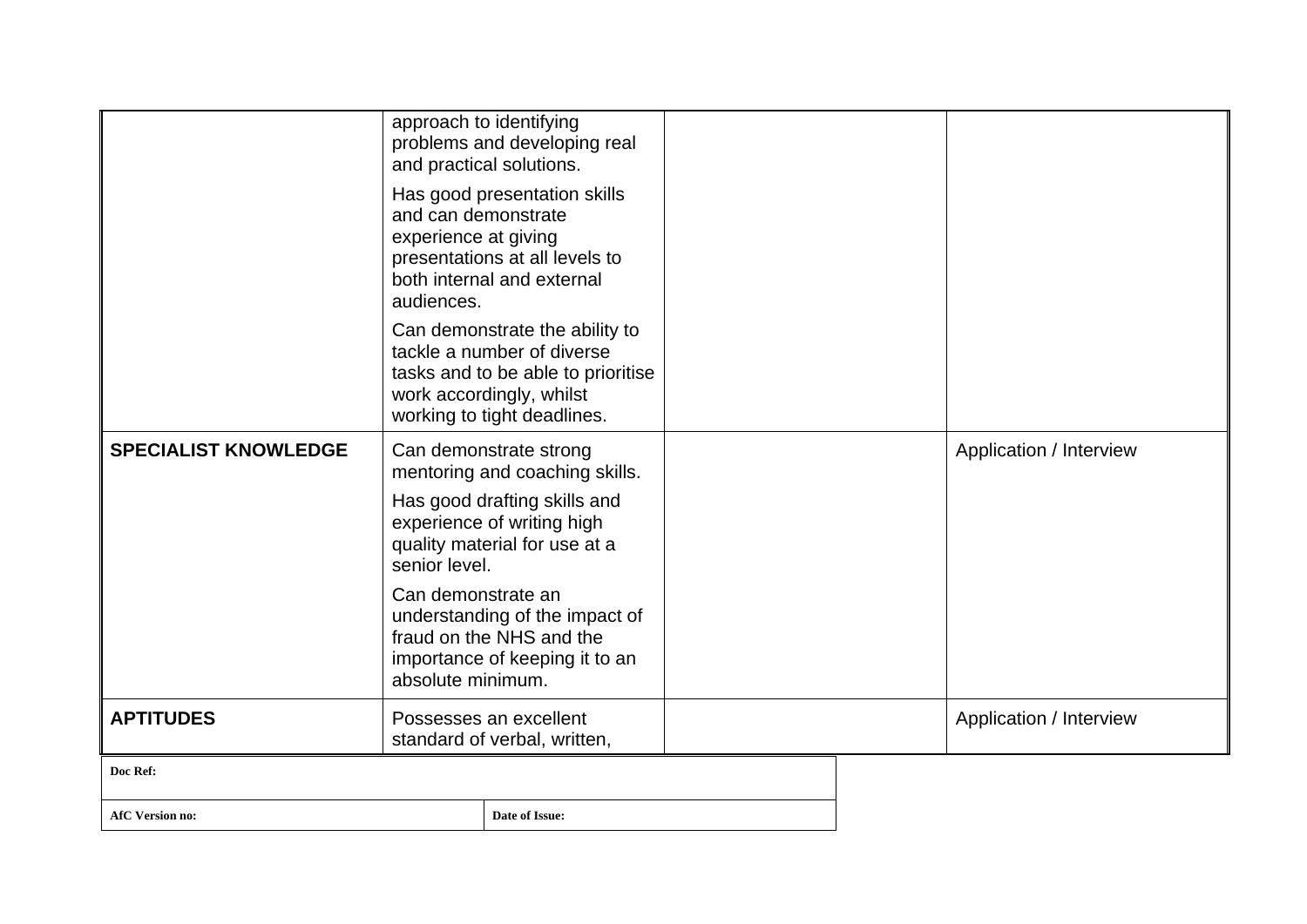|                    | communication and influencing<br>skills with direct experience and<br>application to liaising effectively<br>with a range of internal and<br>external stakeholders at a<br>senior level. |                         |
|--------------------|------------------------------------------------------------------------------------------------------------------------------------------------------------------------------------------|-------------------------|
|                    | Is IT literate with good working<br>knowledge of Microsoft Office<br>and associated packages                                                                                             |                         |
|                    | Has a proven track record of<br>actively promoting equal<br>opportunity and diversity<br>policies and actively applying<br>them in the counter fraud<br>environment.                     |                         |
| <b>DISPOSITION</b> | Considerable personal initiative<br>with the ability to work with a<br>high degree of autonomy and<br>as part of a team.                                                                 | Application / Interview |
|                    | Demonstrable ability to tackle a<br>number of diverse tasks and be<br>able to prioritise and manage<br>work accordingly whilst working<br>to tight deadlines                             |                         |
|                    | Willing to travel as required and<br>directed to perform the role and<br>work away from home and                                                                                         |                         |

| Doc Ref:               |                |
|------------------------|----------------|
| <b>AfC Version no:</b> | Date of Issue: |